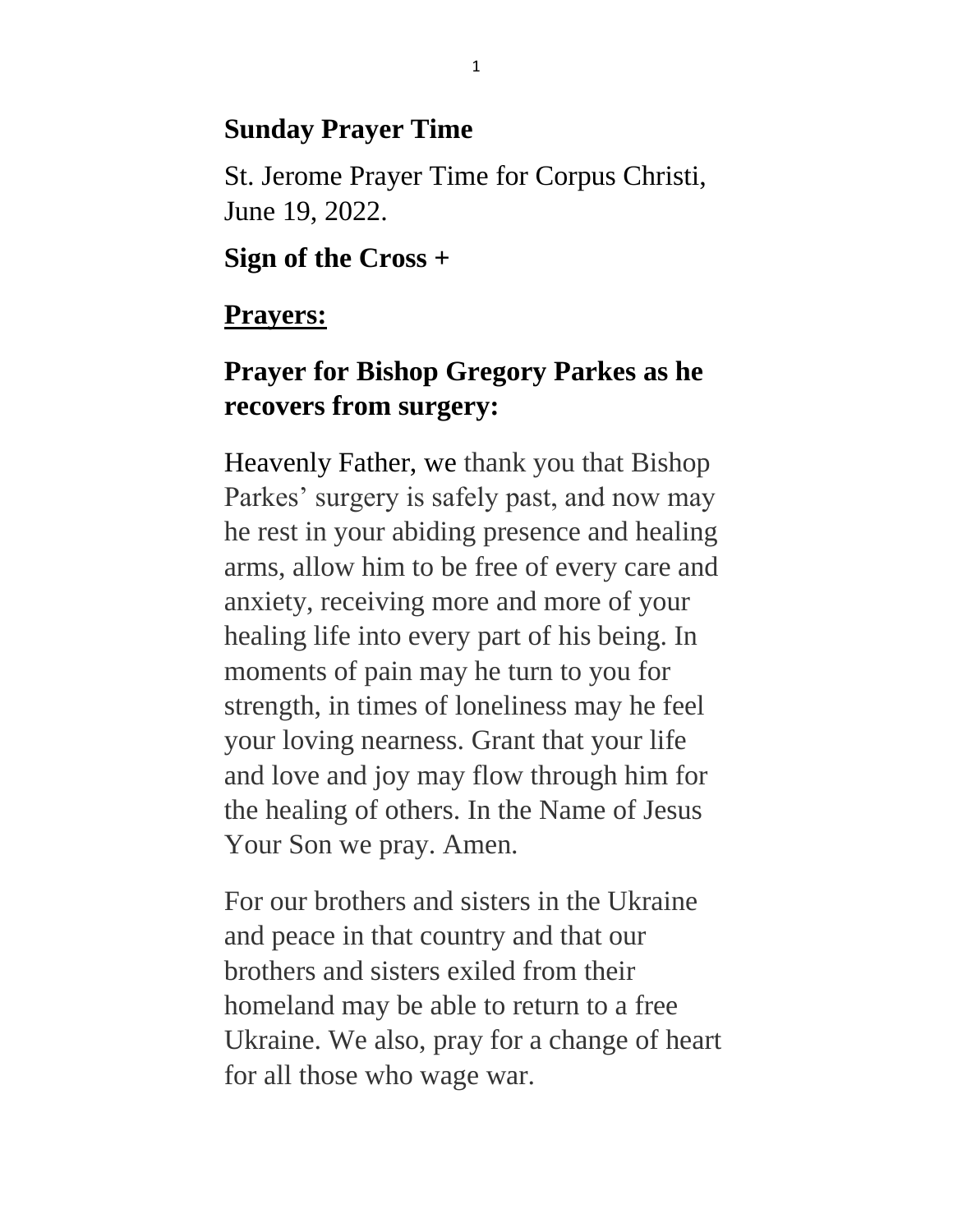For expectant mothers and their unborn babies.

For all those confined to nursing homes.

For the strengthening of marriages and the family, may our homes truly be a "Domestic Church."

For the healing of relationships and families, for those having marital difficulties.

For our parish of St. Jerome that we might be all that Jesus desires us to be.

For vocations to the priesthood and religious life.

For those who witness to Jesus through the single life and for all those called to the Sacrament of Marriage, and for those divorced or separated.

For the understanding that Human life must be respected and protected absolutely from the moment of conception. From the first moment of his existence, a human being must be recognized as having the rights of a person - among which is the inviolable right of every innocent being to life."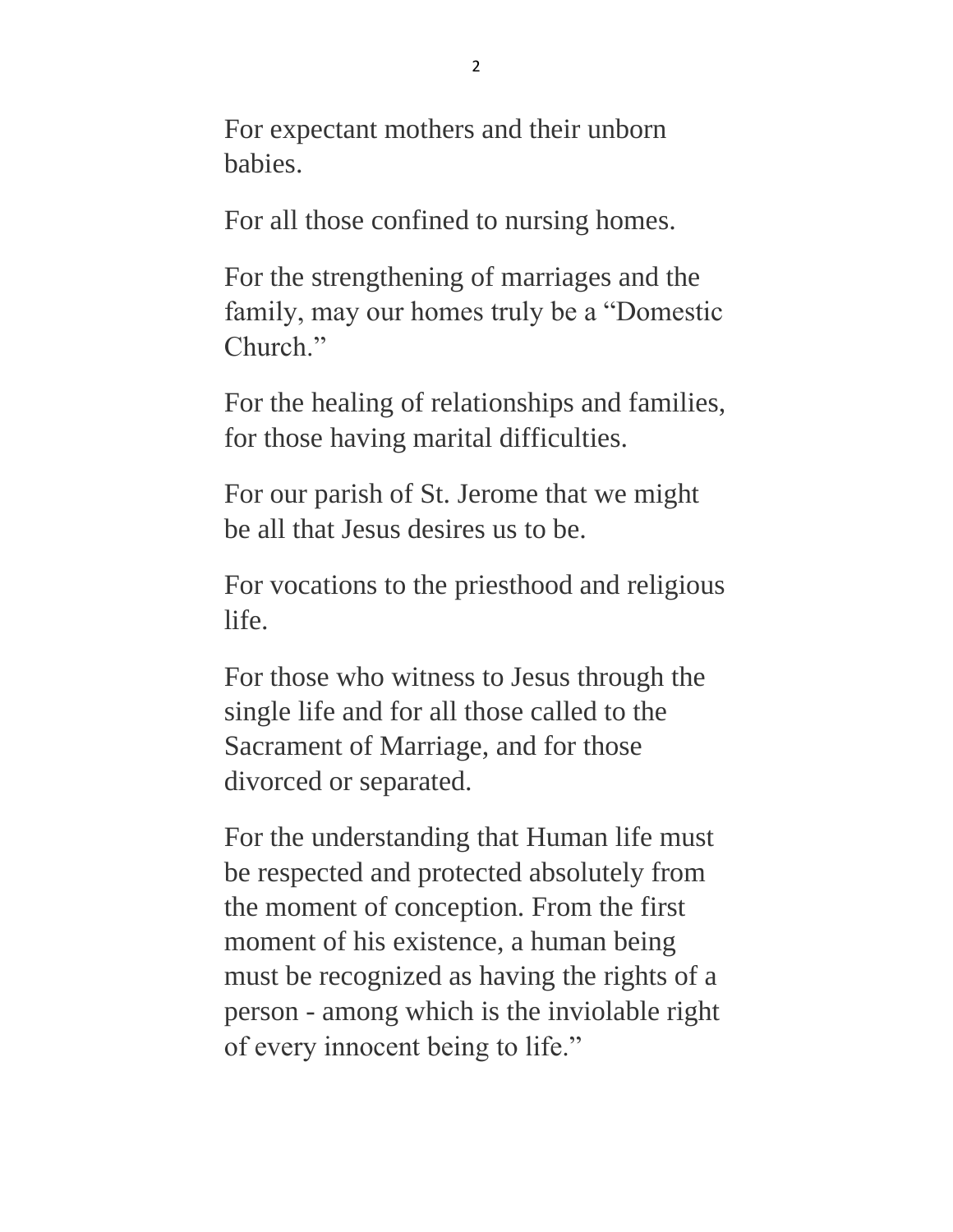For our spiritually adopted foster child Henry, that he might find a forever home.

#### **Prayers**:

Kath Villeneuve, Continued prayers for our Canadian choir member Linda Aves, prayers for Randall during his cancer journey, continued healing for Barry Frye, prayers for Rich Main as he undergoes back surgery and prayers for a speedy recovery with great results, Fernanda Valladares, Francis and Lois O'Donnell, Geraldine O'Brien and family, Gloria Botwinski, Gloria Gallagher, Gloria Murphy, Henrietta Kinney, Herman Rushofsky, Inge Miranda, Iris Torref, Jackie Boulanger, Janina Solon, Bill Forrest, David Bright, Christopher Kearney, Msgr. Michael Caruthers, Haidyn Louden, Teresa Mahoney, Lee Craven, Barbara Gerlach, Joyce Morgan, Wayne Scott, Bishop Gregeory Parkes, Beverly Vangura, Bob Hadden, Lucy Piazza, Joyce McCain, for those who are ill with COVID-19, Sister Phyllis Shaughnessy, for the souls in purgatory, Mary Wells, Nancy Selak, prayer intentions of Linda Skala, Angie Smith, Lillian Sowada, Joyce Baskin, June Tellone, Katherine Annand, Lee Ventimiglia, Angela Cocozza, Joe Windishman, Pat Porter, Kathy and Michael Segerson,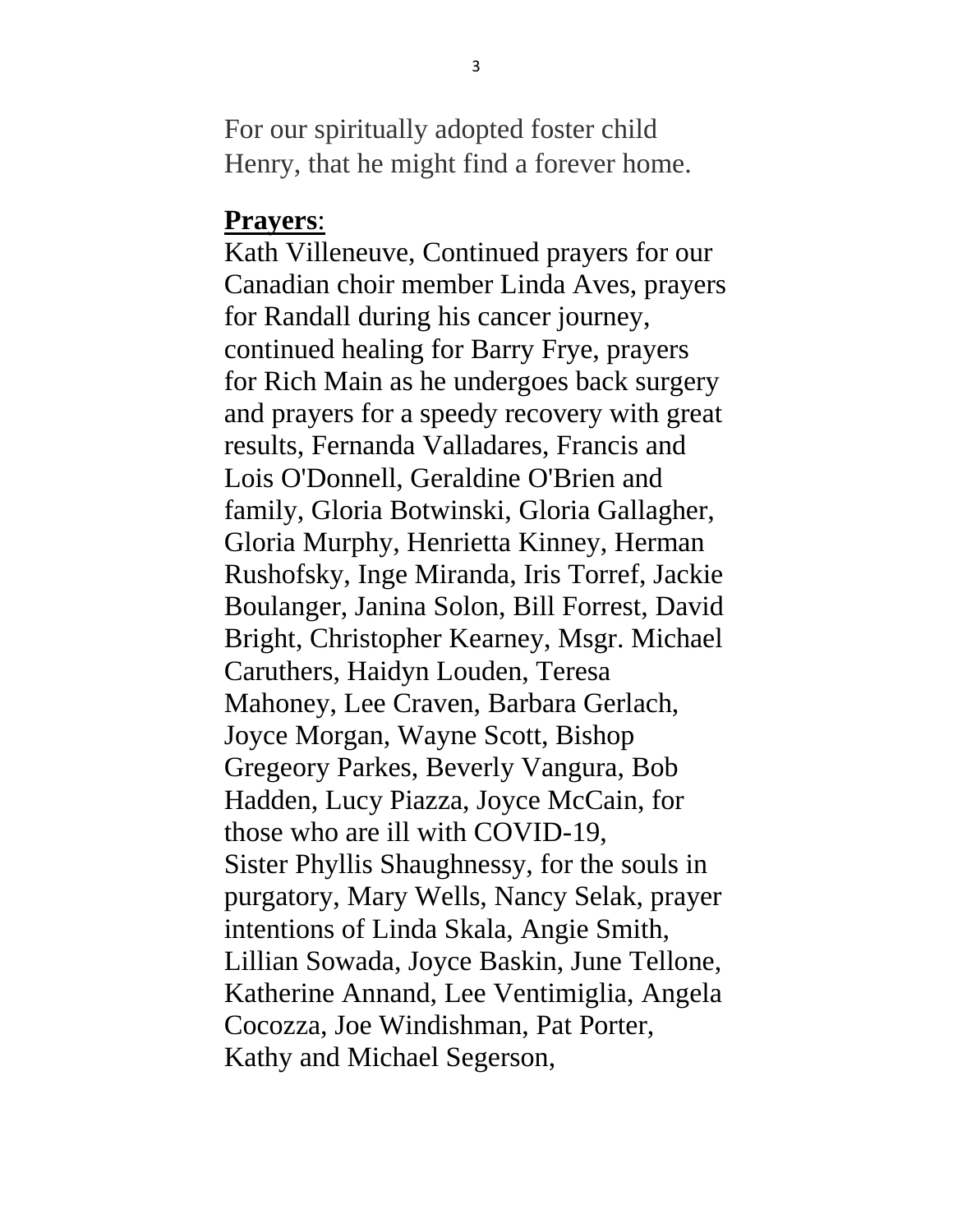Jim and Cheryl Lambert, Rose Vaughn, Michele Beckett, and Maria Romano.

**Special Requests for Prayer:** Safe travels for Gina Nicolosi and April Zakala and a safe journey for Kelly Kearney and Katie Kearney.

**Graduation Blessings:** For all graduates.

**Prayer for Deceased:** Adela Doubek, Brendan Brosnan, Calvin Tankol, Joan Crowson, Livio Tami, Fr. Brendan Lawlor, Monsignor Richard Cahill, Sr Stephanie Davidson, Ronnie Hadden, Larry Faeth, Robert Krenzel, and Robert Rainey.

#### **Anniversary:**

Msgr. Brendan Muldoon anniversary of ordination.

## **Farewell and Best Wishes:**

Nancy Stengel

### **Closing prayer:**

Almighty Father, we thank you for hearing the petitions that we have placed before you